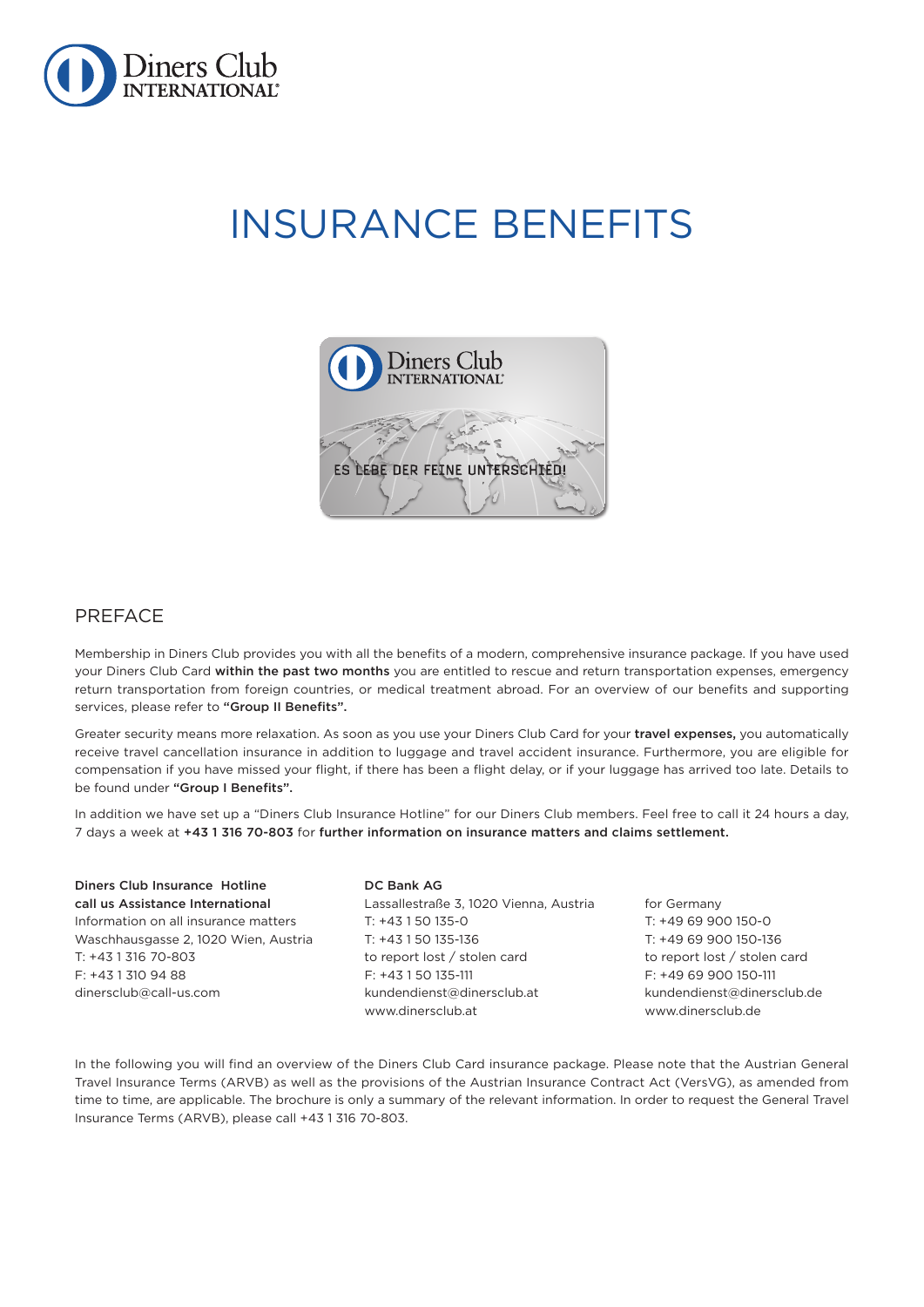

# OVERVIEW OF INSURANCE BENEFITS

## Subordination

All insurance benefits, with the exception of travel accident insurance, are considered subordinate. These benefits will thus only be granted if no compensation can be claimed from other existing private or social insurance companies or third parties (such as transportation companies, automobile clubs, hotels, etc.).

# Group I Benefits

Are valid if travel expenses (see "Eligibility for Insurance Coverage") have been predominantly paid by Diners Club Card or if a free frequent flyer ticket is used.

#### Travel Accident Insurance

| Insured amount payable                                      | on death  | € 260,000 | Insured amor           |
|-------------------------------------------------------------|-----------|-----------|------------------------|
| For permanent disability                                    | over 50 % | € 187,500 |                        |
| For permanent disability                                    | over 60 % | € 225,000 | <b>Return Trans</b>    |
| For permanent disability                                    | over 70 % | € 262,500 | Insured amor           |
| For permanent disability                                    | over 80 % | € 300,000 |                        |
| For permanent disability                                    | over 90 % | € 337,500 | Emergency <sup>1</sup> |
| For permanent disability                                    | of 100 %  | € 375,000 | Insured amor           |
| Return transportation costs within the country of residence |           |           | <b>Medical Trea</b>    |
| Insured amount                                              |           | € 15,000  | Insured amor           |
| Luggage Insurance                                           |           |           | Visits of Sick         |
| Insured amount                                              |           | € 2,000   | Insured amor           |
| <b>Travel Cancellation Insurance</b>                        |           |           | <b>Guarantee In</b>    |
| Insured amount                                              |           | € 2,000   | Insured amor           |
| <b>Travel Interruption Insurance</b>                        |           |           | Liability Insu         |
| Insured amount                                              |           | € 1,500   | Insured amor           |
| <b>Missed Flights</b>                                       |           |           | Police Opera           |
| Insured amount                                              |           | € 1,500   | Insured amor           |
| <b>Delayed Flights</b>                                      |           |           | Replacemen             |
| Insured amount                                              |           | € 150     | Insured amor           |
| Late Delivery of Luggage                                    |           |           | Settlement o           |
| Insured amount                                              |           | € 300     | Insured amor           |
|                                                             |           |           |                        |

# Group II Benefits

Are valid if your Diners Club Card, for which insurance coverage is provided, has been used within two months prior to the occurrence of the event insured against.

| <b>Rescue Transportation Expenses</b><br>Insured amount                  | unlimited     |
|--------------------------------------------------------------------------|---------------|
| Return Transportation Costs in Event of Death<br>Insured amount          | € 15,000      |
| <b>Emergency Transportation from Foreign Countries</b><br>Insured amount | unlimited     |
| <b>Medical Treatment Expenses Abroad</b><br>Insured amount               | unlimited     |
| <b>Visits of Sick Persons Abroad</b><br>Insured amount                   | € 1,500       |
| Guarantee Insurance<br>Insured amount                                    | € 30,000      |
| <b>Liability Insurance</b><br>Insured amount                             | € 1.000.000,- |
| <b>Police Operations</b><br>Insured amount                               | € 75          |
| <b>Replacement of Documents</b><br>Insured amount                        | € 400         |
| <b>Settlement of Account Balances</b><br>Insured amount                  | € 4,500       |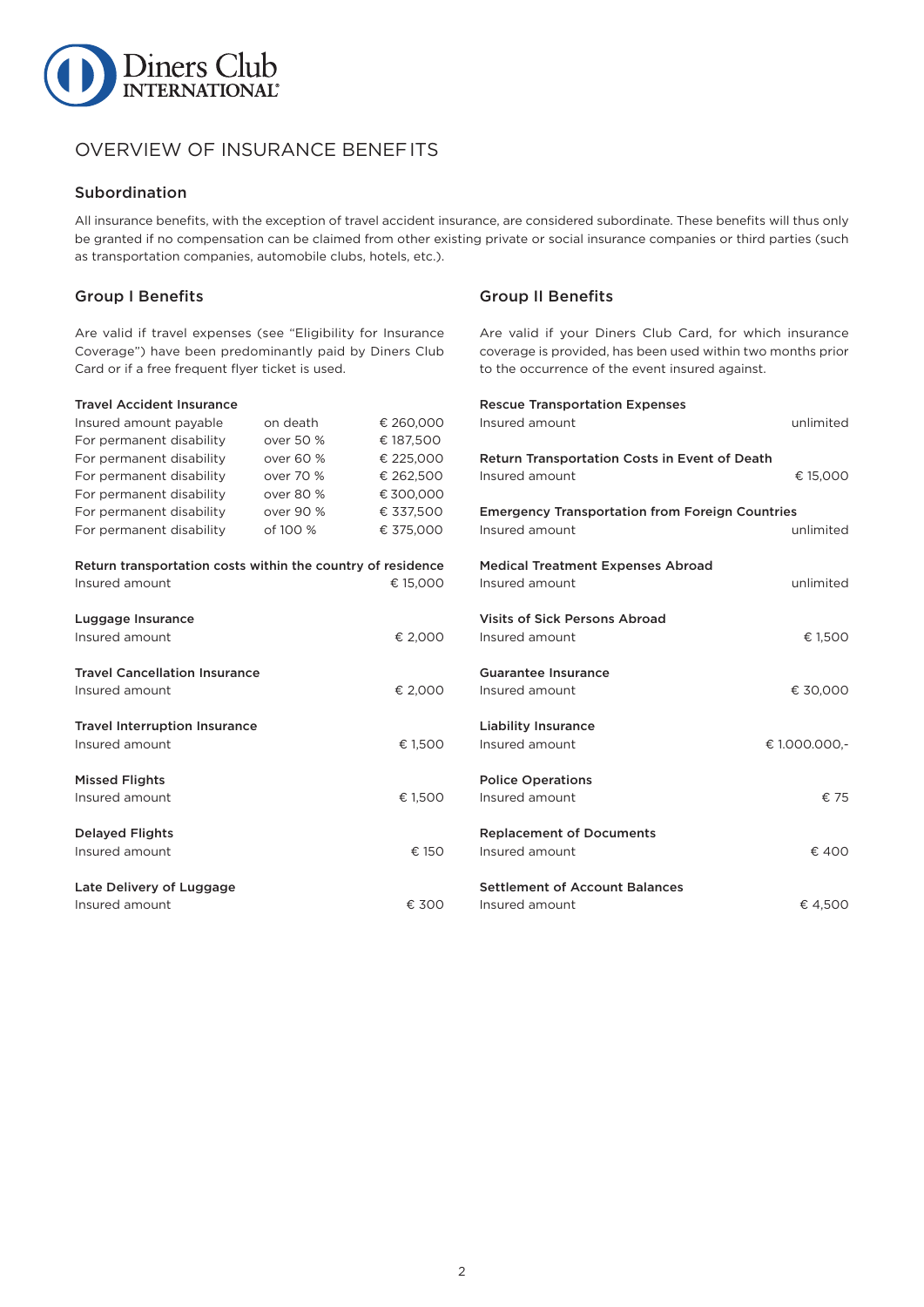

# GENERAL INFORMATION

## Registration and Cancellation

Registration for insurance coverage is effected automatically when the Card is issued and cancellation is effected on the termination date of your credit card contract (12:00 p.m. Central European Time).

## Insured Persons

This insurance coverage applies to all holders of valid Diners Club Cards issued in Austria or Germany who have their residence within the European Union, Switzerland, or Liechtenstein, as well as to their spouses/companions and minor children, provided these persons, at the time the event insured against occurred, have maintained their principal residence with the insured Cardholder for a period of at least three months. When traveling jointly with the Cardholders, children are co-insured until they have attained the age of 25.

## Cardholders

Cardholders are all persons in possession of a valid private card (issued in their name), of a valid company card additionally issued in their name, or of a valid add-on card issued in their name.

# Duration and Geographical Scope of Coverage

Insurance coverage for Group I Benefits and health insurance for travel to foreign countries (return transportation expenses in event of death, emergency return transportation from abroad, medical treatment expenses incurred abroad, and visits of sick persons abroad) is valid for travel to a destination at least 50 kilometres from the Cardholder's residence or place of work. Travel between a Cardholder's home and place of work does not qualify for insurance coverage. This provision also applies to a Cardholder's secondary residence – travel between his/her principal and secondary residence does not qualify for insurance coverage either.

Insurance coverage commences when the Cardholder leaves his/her principal residence, secondary residence, or place of work, and ends upon the Cardholder's return to the same place or in the event that coverage expires before this date, but no later than on the 90th day (12:00 p.m. Central European Time) of travel. Please note the separate terms for travel cancellation insurance. Unless otherwise specified under Group Benefits, insurance coverage for all other benefits starts on the date when DC Bank AG receives the card order and ends upon the cancellation of the insurance. Unless otherwise specified under Group Benefits, coverage is globally valid.

## Eligibility for Insurance Coverage under Group I Benefits

Insurance coverage is provided if travel expenses have been predominantly paid for by means of the Card. Such travel expenses are defined as the costs of package tours (transportation as well as accommodation), or the fare paid for public carriers (train, bus, airplane, ship) from the Cardholder's principal residence, secondary residence or place of work to his/her travel destination and back; airport taxes and similar expenses, however, are excluded.

If travel starts from the Cardholder's principal residence, secondary residence or place of work by airplane, train, bus or ship, insurance coverage is still valid for the entire trip even though the Cardholder has used his/her Diners Club Card only to pay for the respective ticket. Please note the separate terms for travel cancellation insurance. In order to claim benefits arising from Diners Club travel insurance, Cardholders must supply proof that travel expenses were paid for by means of their Card.

Travel not undertaken with a public carrier (for example, travel using a private car) is not insured. Likewise, there is no insurance coverage (e.g. travel cancellation insurance) if only the payment of overnight accommodations or hotel expenses has been made using the Diners Club Card.

Exception: Irrespective of the specified requirements (e.g. travel using a private car), insurance coverage is provided but limited to luggage insurance in the event that the Card was used as a means of payment within the past two months prior to the occurrence of the event insured against and in the case of at least one overnight stay outside the Cardholder's residence or place of work. This provision also applies to a Cardholder's secondary residence. Cash withdrawals made from ATMs also qualify as use of the Card.

## Insurance Coverage under Group II Benefits

Eligibility for insurance coverage requires the use of the Card as a means of payment within the past two months prior to the occurrence of the event insured against. Cash withdrawals made from ATMs also qualify as use of the Card.

## Insured Amounts

The insured amounts specified represent maximum liability per Cardholder and all accompanying dependants (exception: for travel accident insurance insured amounts apply per person) as well as occurrence of event insured against. Insured amounts also limit benefits if a person possesses several Diners Club Cards or if claims could be derived from several cards on account of co-insurance.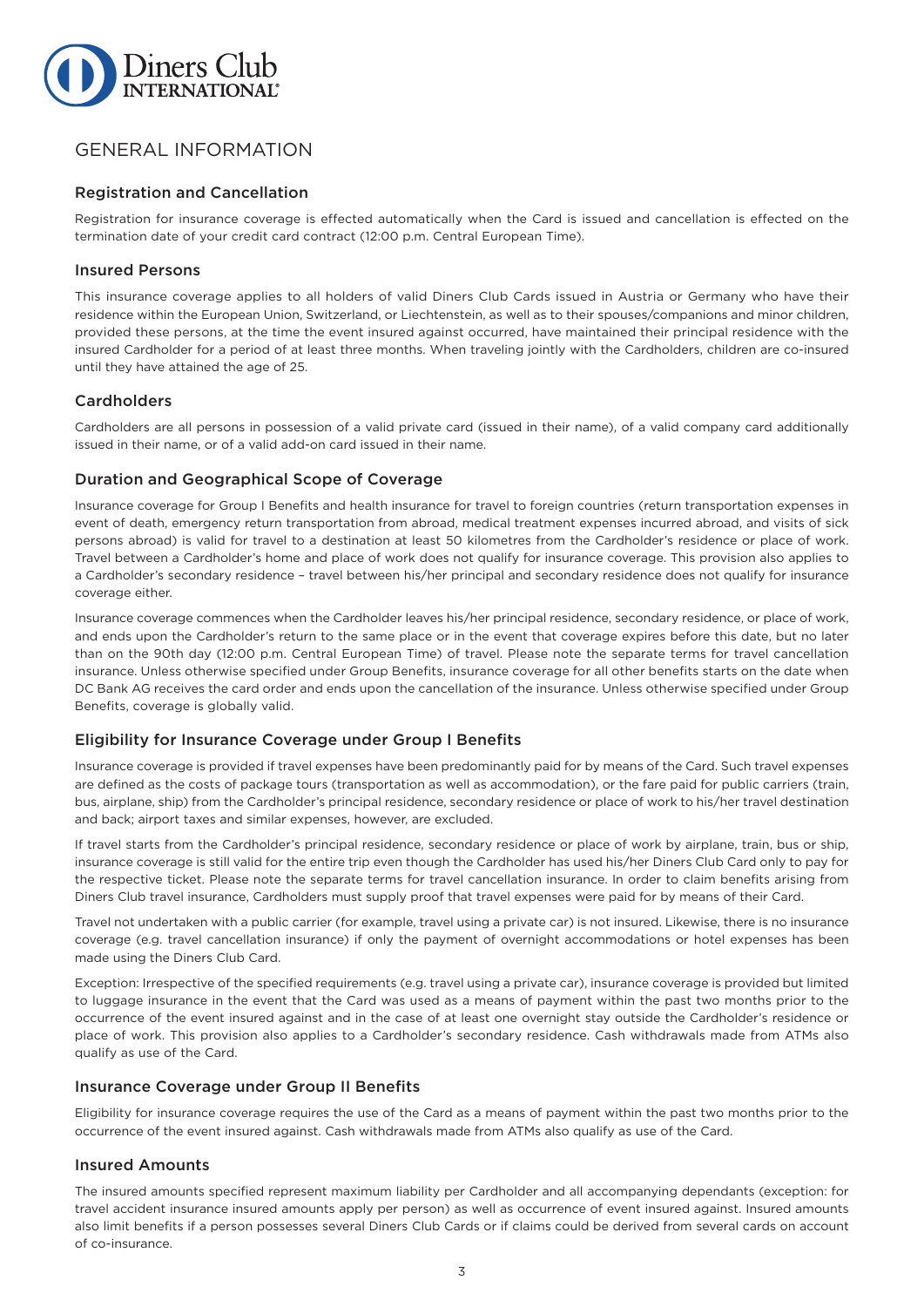

# GROUP I BENEFITS

These benefits apply if travel expenses have been predominantly paid for using a Diners Club Card or if you have redeemed premium miles under a frequent flyer programme for the flight.

## Travel accident insurance

Insurance covers all accidents suffered by the insured as a passenger using public means of transport on land, water, or air, as well as on embarking or disembarking such means of transport. A passenger is defined as a person who is neither directly involved with the operation of such means of transport, nor a crewmember, nor in exercise of a professional occupation related to the means of transport.

Moreover, this insurance covers accidents to the insured while using public or private means of transport (private car, bus, taxi, train, etc.) to airports, bus terminals, train stations, or harbors, to the extent that such means of transport are used in direct relation to the insured trip.

Exception: children under 15 years of age (for co-insured children up to the age of 15 an adequate level of funeral expenses will be paid in event of death)

| Insured amount in event of death    | € 260,000 |
|-------------------------------------|-----------|
| Insured amount for funeral expenses | € 3.750   |

The insurer will pay the entire insured amount for permanent disability if an accident results in lasting disability equal to or exceeding the degree of disability specified below. For disability degrees of less than 50% no compensation will be paid.

| Insured amount for permanent disability | over 50 % | € 187.500 |
|-----------------------------------------|-----------|-----------|
| Insured amount for permanent disability | over 60 % | € 225.000 |
| Insured amount for permanent disability | over 70 % | € 262.500 |
| Insured amount for permanent disability | over 80 % | € 300,000 |
| Insured amount for permanent disability | over 90 % | € 337.500 |
| Insured amount for permanent disability | of 100 %  | € 375,000 |

If several persons (Cardholder and co-insured dependants not in possession of their own Diners Club Card) are insured through a Diners Club Card, the maximum compensation for all claims totals:

#### € 1,125,000

If the sum-total of insurance benefits to be granted to the persons affected exceeds a maximum liability of  $\epsilon$  1,125,000, compensations due under this contract will be paid in relation to this maximum liability. If a claim concerns several persons insured under this collective contract, maximum liability for all those affected is:

#### € 10,000,000

#### Return transportation within the country of residence

If the insured is injured in an accident in his/her country of residence, the insurer will provide reimbursement up to the agreedupon insured amount for medically recommended transportation from the site of the accident or a hospital to the insured person's city of residence.

Insured amount  $\epsilon$  15,000

## Luggage insurance

Insurance coverage extends to all objects normally taken or purchased on business and private trips throughout the world. Insured amount  $\epsilon$  2,000

Limited coverage is provided for jewelry, watches, furs, any kind of technical equipment including accessories, and sports equipment provided that such items

– are safely stored and retained in personal custody;

- have been verifiably checked in with an accommodation provider, an attended cloakroom, or a luggage storage facility;
- are kept inside a duly closed and locked room or container respectively, whereby except for sports equipment additional safety installations (safes, lockers etc.) have to be used by the insured;

– are used as intended.

The insured amount is 50% of the insured amount payable for luggage insurance.

Non-insured items include, inter alia, cash, stamps, official and valuable documents, merchandise, objects of predominantly artistic or collector value, tools used for professional purposes, equipment, musical instruments, automotive accessories, tools and spare parts.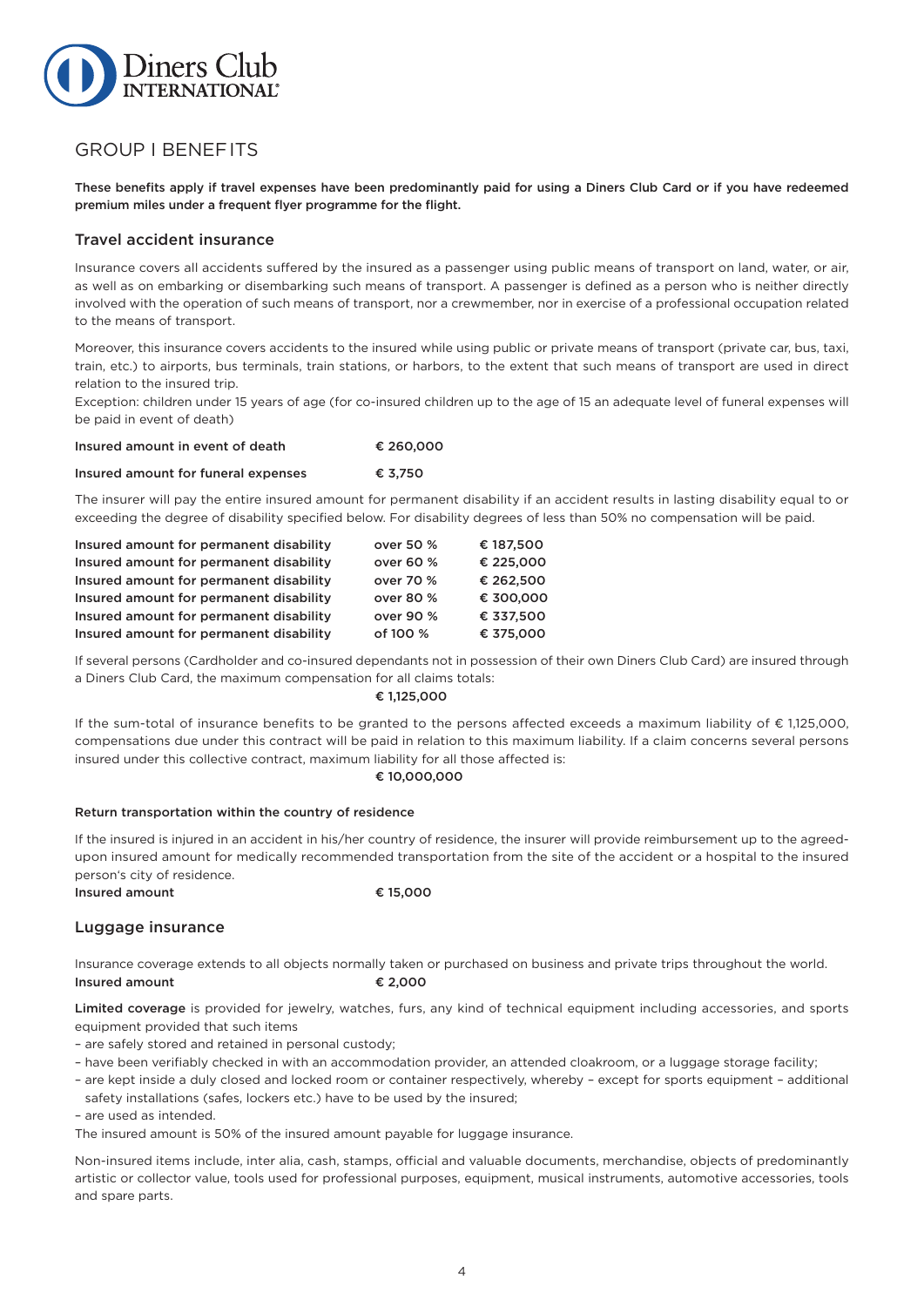

# GROUP I BENEFITS

Insurance coverage applies up to the insured amount on first risk, i.e. the insurer does not enforce underinsurance. The insurer compensates for the current value of destroyed or lost objects. For damaged and repairable objects, necessary repairs not exceeding the level of their current value will be paid. Regarding film, sound, and data storage media, etc., the applicable amount is their material value.

#### Responsibilities of the Insured

The insured is required

- **•** to prevent or minimize damage as far as possible, in particular to file claims for damages to third parties (e.g. railroad operators, postal services, shipping companies, airlines, and hotels) in the due and proper form and on a timely basis;
- **•** to report without delay to the security authorities in charge any damage resulting from criminal activity, with a complete description of the facts of the case and extent of damage, and to have such a report confirmed;
- **•** to report without delay any damage occurring in connection with safekeeping by a transportation company or accommodation provider, and to have such a report confirmed. Regarding damage that cannot be visually identified, the transportation company must be asked, immediately upon their discovery, to examine and acknowledge the damage in writing. All prescribed periods and time limits for objections or claims must be observed.

## Travel cancellation insurance

Subject matter of the insurance: a booked all-inclusive package (transportation from the Cardholder's residence/place of work with accommodation) or a booked ticket for any public means of transport being used from the Cardholder's residence/place of work for arriving at the (first or only) travel destination. Insurance coverage is provided herein, with 20% deductible, for the cancellation of travel due to accident, illness with ensuing hospitalization, severe property damage to the principal place of residence, as well as professional engagements resulting in the cancellation of business trips. Insurance coverage is provided not on the basis of whether expenses of the travel or transport contract have been predominantly paid using the Diners Club Card but rather, in deviation from the general regulations (see page 3), on the basis of whether the advance payment of those expenses has been fully made by means of the Card. In deviation from the general regulations (see page 3), coverage starts as soon as the advance payment has been made and ends when travel is commenced.

Insured amount  $\epsilon$  2,000

## Travel interruption insurance

Coverage is provided herein for additional costs entailed by an early return trip which, following a severe accident or disease of a dependant, or severe property damage done to the principal place of residence, resulted in a premature end of the journey. Coverage is also provided for additional costs entailed by a late return trip and necessary overnight stays which, following a severe accident or a disease without hospitalization, resulted in a delayed return trip. Insured amount  $\epsilon$  1,500

# Missed flights

Insurance coverage is provided, with proof required, if, for the reasons listed below, travel from the Cardholder's residence/ place of work to the home airport is delayed, and a booked flight therefore missed:

- **•** the insured person has an accident, in traffic or otherwise;
- **•** the means of transport used has a technical defect;
- **•** the public conveyance (bus or train) used to reach the means of transport is delayed.

Necessary and proven additional costs entailed by a delayed direct trip to the planned destination will be reimbursed, as will any additional costs for overnight accommodation and meals up to the insured amount.

Note: The term "home airport" as used in the following provisions is defined to be the airport nearest to the insured person's principal place of residence where the insured trip starts and/or ends, regardless of whether this airport is located in Austria or abroad.

Insured amount  $\epsilon$  1,500

# Delayed flights

Insurance coverage is provided, with proof required, if the booked flight is delayed for more than four hours or a booked connecting flight is missed due to a flight delay of less than four hours. Necessary and proven additional costs for an overnight stay and meals will be reimbursed up to the insured amount. Insured amount  $\epsilon$  150

# Late delivery of luggage

The insurer will reimburse absolutely necessary replacement purchases of personal items if the delivery of luggage is demonstrably delayed by at least four hours, and an emergency situation has arisen due to this delay. No compensation is provided for late delivery of luggage at the home airport.

5

Insured amount  $\epsilon$  300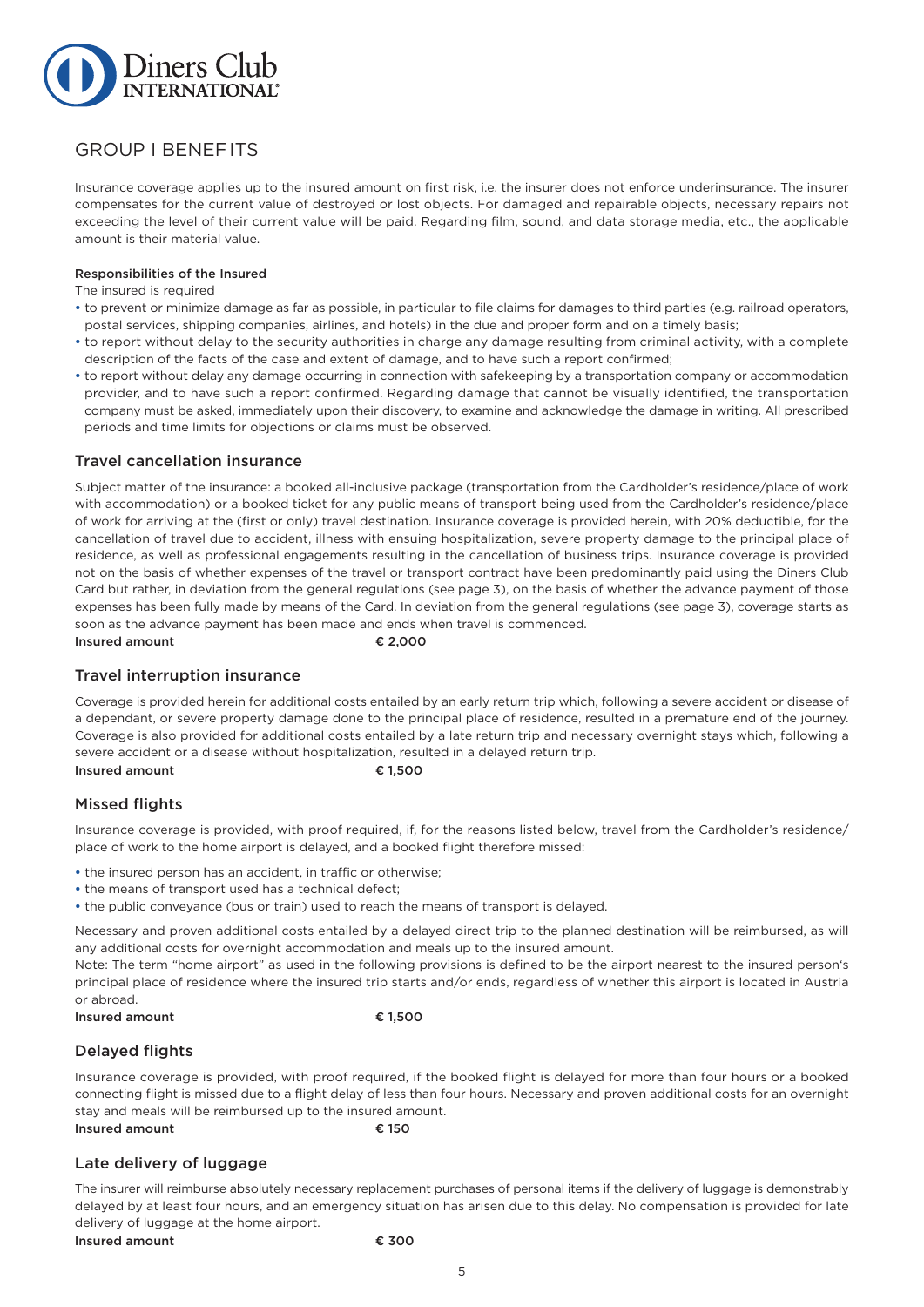

# GROUP II BENEFITS

Are valid if Diners Club Card has been used within two months prior to the occurrence of the event insured against.

## Rescue transportation expenses

The insurer will defray all necessary expenses entailed when the insured has suffered an accident, or is in distress in the mountains or on water and needs to be rescued injured, uninjured, or deceased. Rescue costs include proven expenses to search for the insured, as well as transportation to the nearest passable road or hospital from the site of accident. Insured amount unlimited

# Return transportation costs in event of death

In the event of death, transportation of the body from foreign countries and funeral costs will also be paid. Insured amount  $\epsilon$  15,000

#### Emergency transportation from forgein countries

If the insured is injured or taken ill in a foreign country and transportation considered necessary from a medical viewpoint, the insurer will defray the costs of return transportation from the site of the accident or hospital to which the insured has been taken after the accident back to Austria. Insured amount unlimited

## Medical treatment expenses abroad

The insurer will provide reimbursement for necessary medical treatment expenses incurred as a result of sudden illness or an accident in a foreign country. The deductible for treatment costs equals 10% of compensation per claim. This deductible does not apply if mandatory or private health insurance has already provided benefits. Insured amount unlimited

Visits of sick persons abroad

If transportation to Austria is not required from a medical point of view and hospitalization lasts longer than 5 days, the insurer will pay the costs for a visit by one person.

Insured amount  $\epsilon$  1,500

## Guarantee insurance

Insurance coverage is provided in the form of an advance on the amount to be paid following a traffic accident, allowing the insured to remain temporarily free from criminal persecution (bail). The terms "abroad", "foreign countries", etc. are under no circumstances deemed to be the insured's country of residence or country of citizenship. The Cardholder is obliged to reimburse the insurer for this advance within six months of payment by the insurer.

# Insured amount  $\epsilon$  30,000

# Liability insurance

Insurance coverage includes defense against all unjustified and satisfaction of all justified claims for damages by third parties arising from cases of damage caused by the insured as a private person. In particular, this excludes liability connected with the use of a motor vehicle, or damage to rented or leased objects.

| Lump-sum for personal and property          |             |
|---------------------------------------------|-------------|
| damage per event of up to                   | € 1.000.000 |
| Annual limit for all events insured against | € 2.250.000 |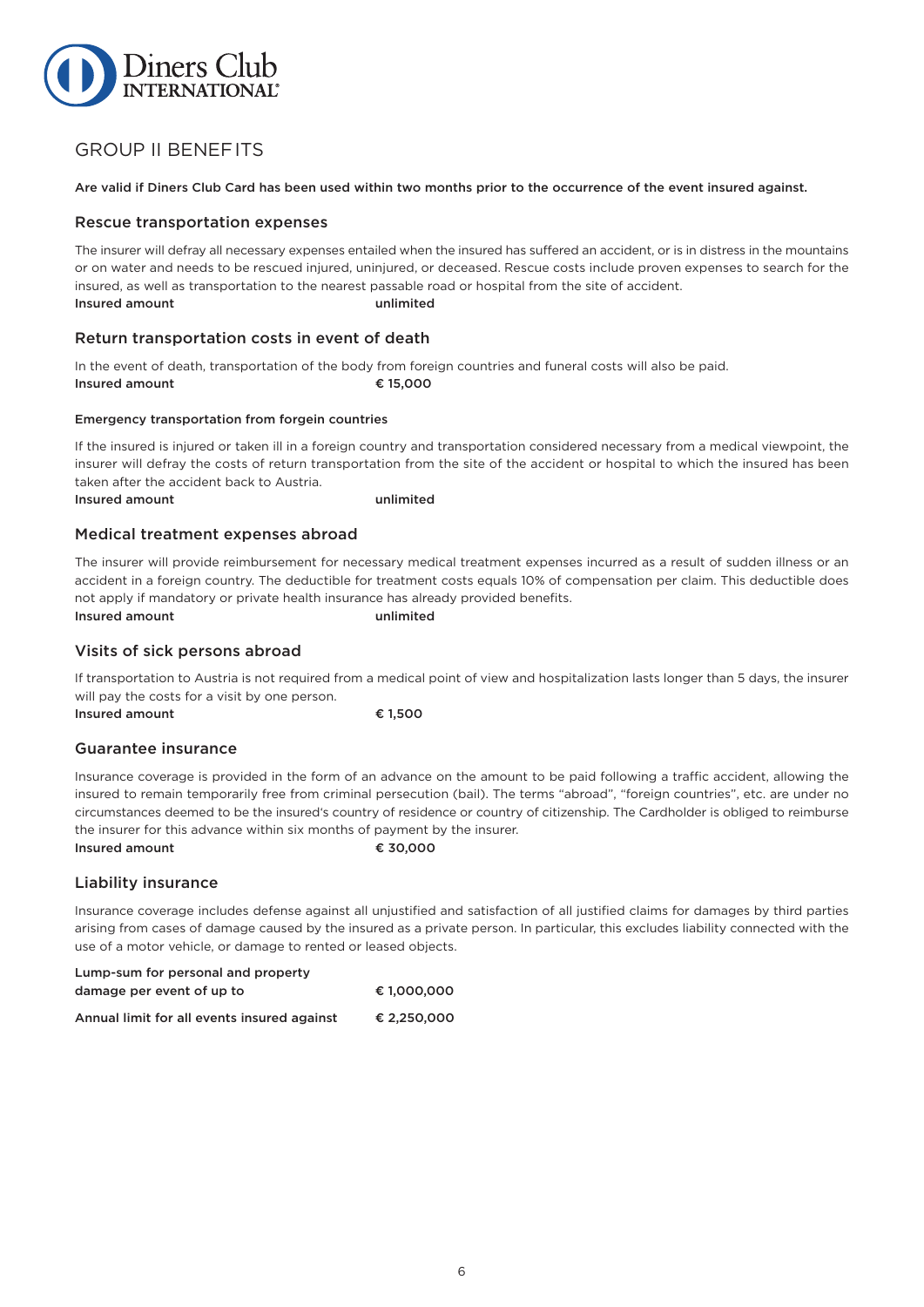

# GROUP II BENEFITS

# Police operations

The insurer will bear the officially prescribed costs of police operations in the case of traffic accidents not involving personal injury in Austria and Germany. Insured amount  $\epsilon$  75

# Replacement of documents

The insurer defrays the expenses entailed by the replacement of any lost official documents by metropolitan and rural police or public authorities.

Insured amount  $\epsilon$  400

## Settlement of account balances

The insurer bears the costs involved to settle the Diners Club credit card account of a deceased Cardholder if the outstanding balance accrued before death. This insurance covers only that portion of the outstanding balance that cannot be recovered during settlement of the estate.

Insured amount  $\epsilon$  4,500